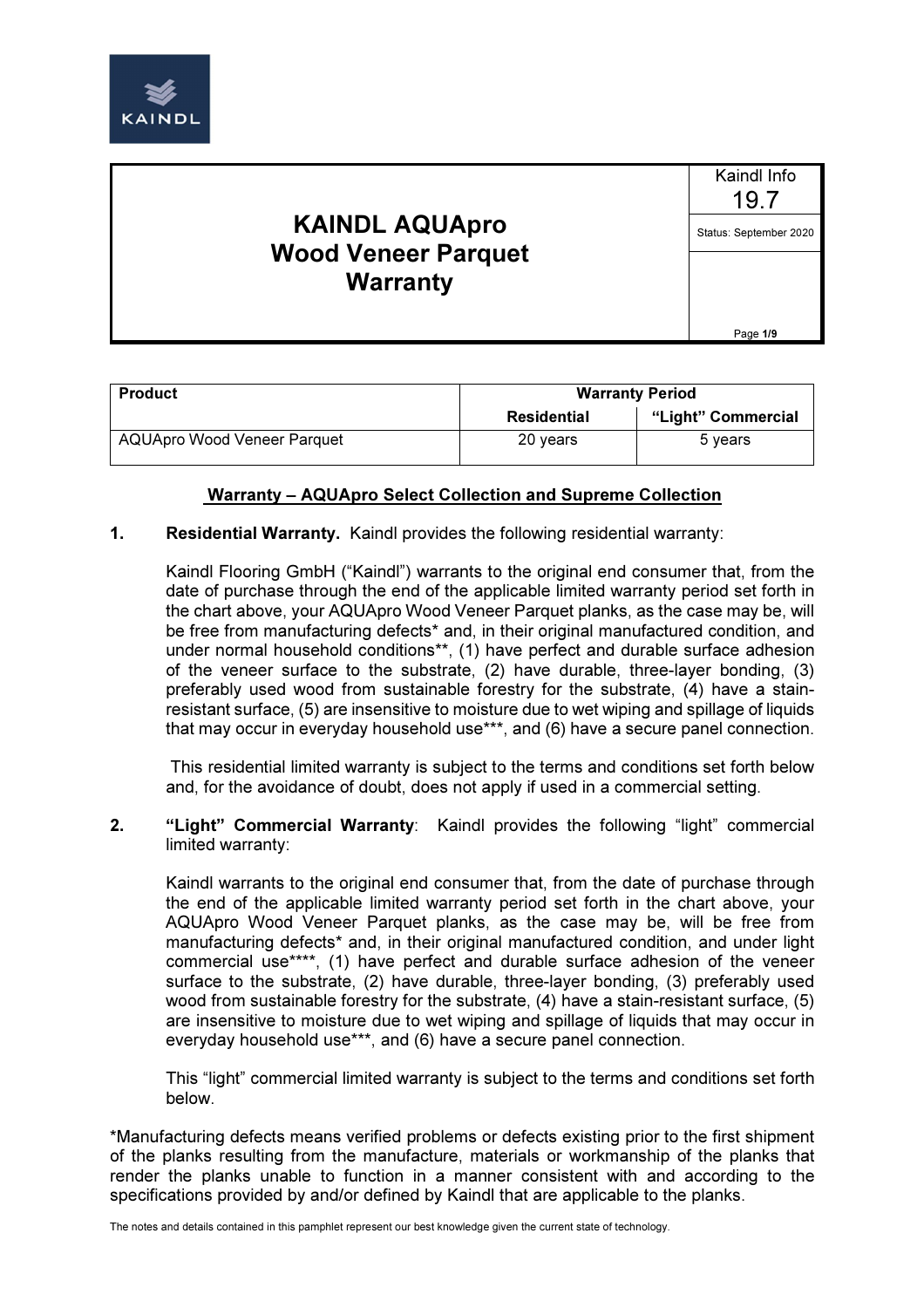

Kaindl Info 19.7 Status: September 2020

Page 2/9

\*\*Normal household conditions means those daily activities commonly associated with residential use.

#### \*\*\* Water warranty

Floor will resist damage from moisture due to wet mopping and everyday household spills. This product is water resistant. However, when excessive moisture accumulates in buildings or on building materials, mold and/or mildew growth can occur (particularly if the moisture problem remains undiscovered and unaddressed). The moisture warranty excludes damage resulting from mold and/or mildew growth due to prolonged exposure to moisture. This warranty does not cover flooding. The test method for water resistance application is the actual version of the NALFA Laminate Surface Swell Test – Assembled Joint testing procedure.

\*\*\*\* "Light" commercial use means use in environments which do not have heavy commercial traffic, where the flooring is not exposed to a heavy commercial maintenance schedule and where the interior temperature and humidity can be controlled and maintained. Without limiting the generality of the preceding sentence, light commercial use only includes use in the following commercial areas:

Apartments, Retail Store Fronts, Medical Offices, Hotels/Motels, Educational/School Facilities, Business Offices, Restaurants, Multi-Family housing, Condominiums:

In each of the aforementioned environments, the following uses are permitted:

Entryways† , Sales Floor/Showroom, Breakrooms, Office environments, Storage and dressing Rooms, Lobbies, Waiting room areas, Hallways, Nurses Stations, Guest Rooms, Conference/Meeting Rooms, Kitchenettes, Lounges, Offices, Individual Housing Units, Classrooms, Common Areas, any area not considered as high traffic/heavy commercial.

† It is required to have walk off mats at all entryways.

#### Use of the product:

Please evaluate the installation site prior to the installation of the planks to determine if additional steps need to be taken to address specific requirements for jurisdictional health and/or specific building codes, static resistance, COF requirements, exposure to frequent water, excessive moisture or heavy traffic, and take necessary steps to ensure a safe and secure installation.

The notes and details contained in this pamphlet represent our best knowledge given the current state of technology. Kaindl does not provide additional warranties other than our residential warranty and light commercial warranty. Kaindl accepts no responsibility for usage that is not in compliance with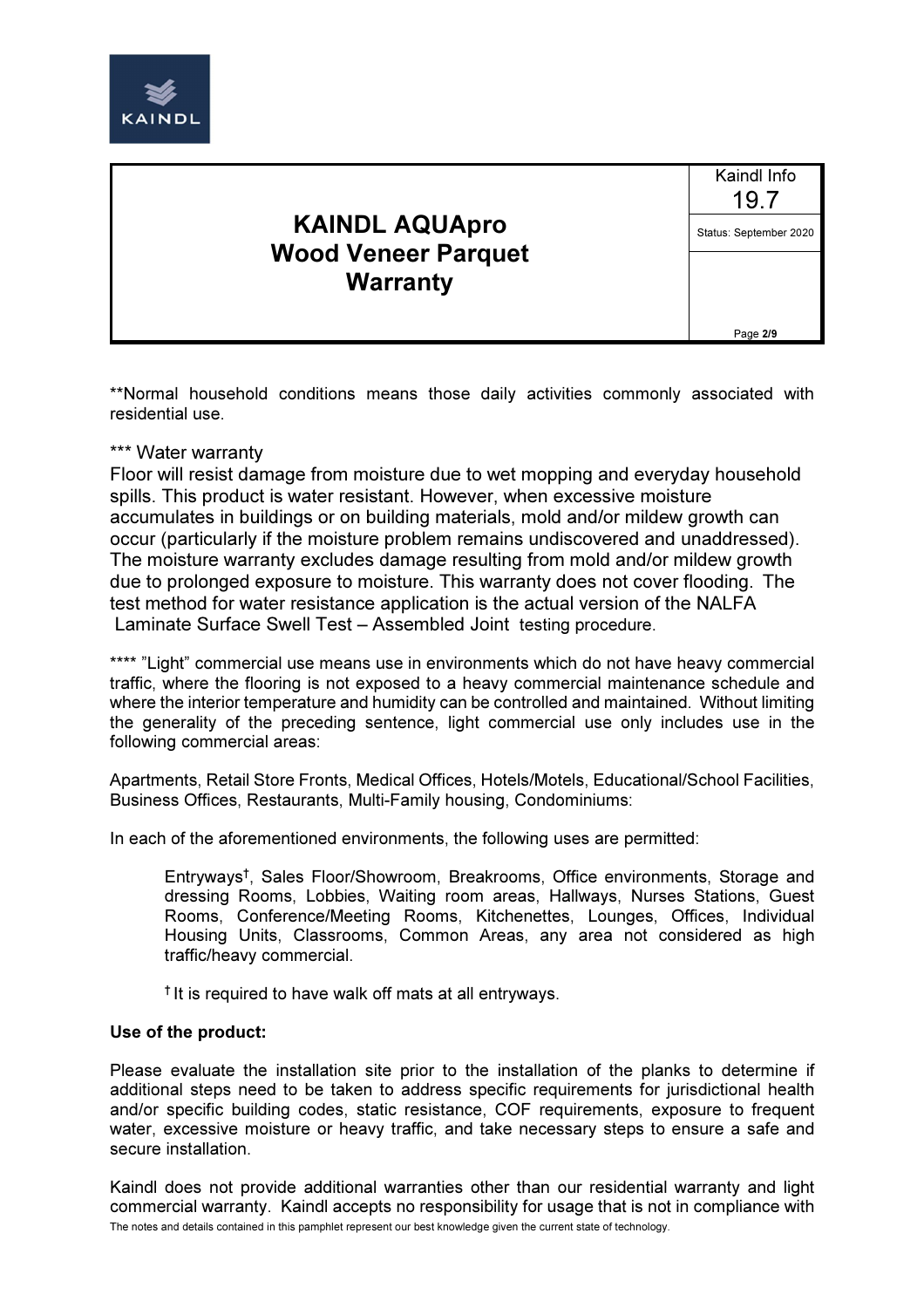

Kaindl Info 19.7 Status: September 2020

Page 3/9

any country, state, county, city or township regulations or codes. Proper assessment of location requirements, regulations and usage, are the responsibility of the installer.

Kaindl does not warrant nor guarantee that any of the proposed uses in the aforementioned categories are compliant with local building, health and/or other municipal codes or regulations.

Except where expressly implied, the term "warranty" refers to only the residential warranty and "light" commercial warranty as outlined.

### Terms and Conditions

This limited warranty for the flooring planks is made with respect to the following terms and conditions:

#### 3. Acceptable Installation method

It is required that all Kaindl flooring planks be installed correctly and in accordance with Kaindl's Installation Instructions and Sub-Floor Preparation Guidelines. The Installation Instructions are provided in the insert sheet of each box of material and can also be obtained from a Kaindl reseller or by visiting www.kaindl.com.

#### In accordance with Industry Standards:

A moisture test should be performed prior to installation. A moisture test is required not only in new buildings but also in renovation measures.

For this measurement, the so-called CM measurement ("calcium - carbide method") has proven to be the best method. Detailed information on the measurement method can be found in our information sheet No. 7 "CM measurement" available on our homepage www.kaindl.com.

The following CM measurement values must never be exceeded:

- Cement screed < 2.0 CM-%
- Anhydrite and anhydrite flowing screed < 0.3 CM-%
- Magnesia screed < 3.0 CM-%
- on heated screeds < 1.4 CM-%
- on heated screeds < 0.2 CM-%

If you are installing Kaindl wood floors over a wood subfloor, a vapor barrier is not required. However, wood subfloors must have a moisture reading ≤12% across the complete installation. For further information on requirements regarding vapour control layers, please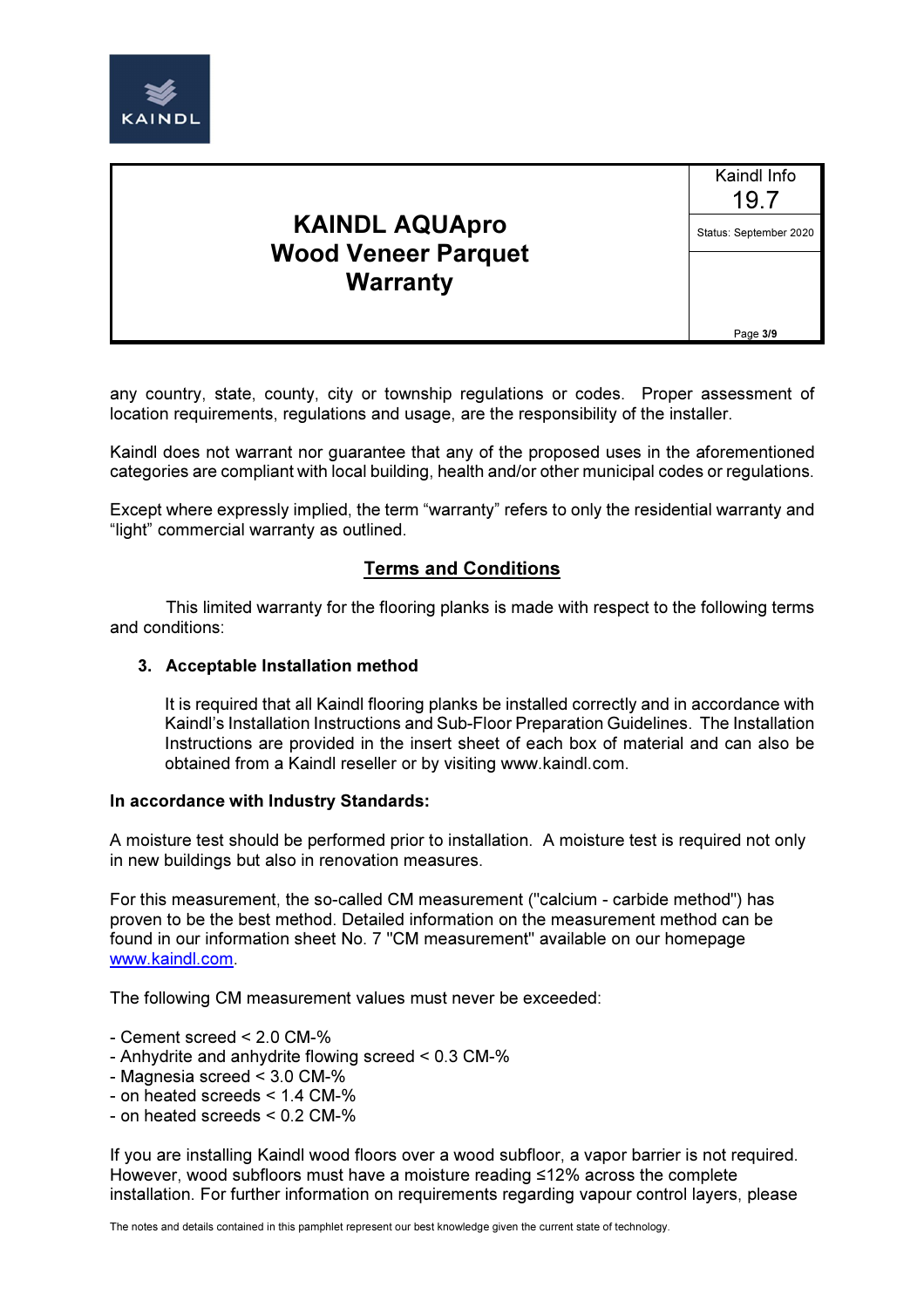

Kaindl Info 19.7 Status: September 2020

Page 4/9

refer to the information sheet "Requirements for vapour control layers", which can be downloaded from our homepage at www.kaindl.com. If underlayment is not included, install Kaindl Wood floors over an underlayment that is approved for use with wood floors.

- a. Any dampness from construction materials, such as moisture in the concrete slab or another sub-floor, must be completely dry prior to installation;
- b. proper installation includes the installation of the planks area(s) where they are exposed to normal wear based on their recommended End Use Category according to ISO 10874; and
- c. if the desired installation room is an area that is susceptible to spills or liquid getting behind skirting (molding) boards, the perimeter of the room must be completely sealed. A 3/8" compressible polyethylene (PE) foam backer rod should be inserted to fill all expansion spaces. The backer rod should be completely covered with 100% silicone sealant around the entire perimeter of the installation. An acrylic sealant should not be used. A small silicone bead should be applied where the skirting (molding) meets the floor, creating a perimeter barrier to prevent any spills or liquids from getting underneath or behind the skirting. The same result can be achieved with waterproof skirting. Any fixed objects, door frames, etc. should be sealed in the same way using a silicone sealant.
- d. It is important that the installer completely engages the locking system on all 4 sides of each plank when installing, so as to avoid any gaps that could potentially void the warranty.

### 4. Proper Care & Maintenance

The Kaindl planks must be maintained in accordance with the Kaindl care and maintenance instructions (the "Care and Maintenance Instructions"). A copy of the Care and Maintenance Instructions should be provided to you at the time of purchase or should be obtained through a Kaindl reseller, or by visiting www.kaindl.com. The Care and Maintenance Instructions include, but are not limited to, the following:

a. The planks must be used only indoors in a dry, climate-controlled area.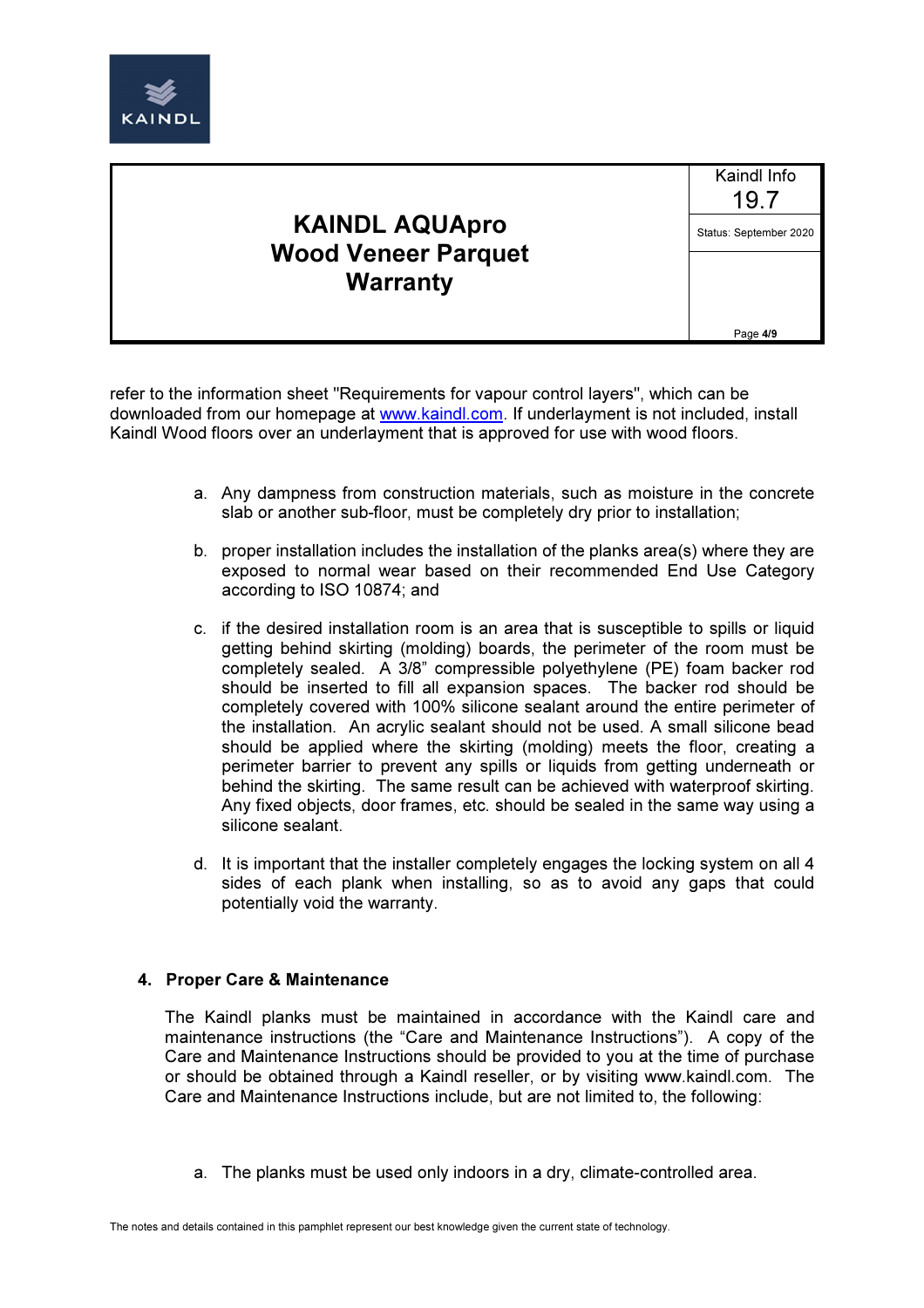

Kaindl Info 19.7 Status: September 2020

Page 5/9

- b. Floor protectors (ex: felt pads) that do not stain should be used to protect the planks.
- c. The primary cleaning method that should be used is dust mopping. Mop using only a well wrung out mop and warm water only. Use only non-abrasive soapfree cleaners made specifically for wood floor care to clean the planks. (NEVER USE: Detergents, soaps, "mop-and-shine" products, waxes, polishes, abrasive pads or cleaners, including nylon scouring pads, steel wool, Comet™, Soft Scrub™, etc. that may damage the finish.)
- d. It is not necessary to use a wet mop that will puddle or leave moisture standing on the planks. Any approved cleaning solution used should not be poured directly onto the planks, but instead should be applied to the mop or cloth used for cleaning.
- e. For the best cleaning results, use 1 cup of vinegar per gallon of warm water.
- f. Any spills should be wiped up immediately. In any event, liquid should not be left on the planks longer than is reasonable.
- g. If your home is susceptible to ongoing or frequent intrusion of dirt or sand, it is recommended that you mop, dust mop or vacuum, more frequently.
- h. Scratches typically occur when large heavy objects are moved across the floor. Exercise caution when moving large objects or appliances like stoves, refrigerators, furniture or other heavy objects. It is recommended that you use devices or material suitable for sliding heavy objects, never slide heavy objects across the floor without protection for the floor.
- i. As stated above in section 2, the use of protective walk-off mats in entryways and in heavier traffic areas is required.
- j. If left unkept, your pets nails could cause harm to your floor. It is recommended that you maintain your pet's nails by regularly trimming in order to prevent them from scratching the planks.
- k. When cleaning or vacuuming, only use vacuums and tools designed for hard surfaces. It is prohibited to use any type of polishing or buffing machine to clean the floor. It is important to keep your floors clean, we recommend frequent dusting, vacuuming or sweeping to avoid the accumulation of any particles that could dull or scratch the surface finish. It is prohibited to use devices such as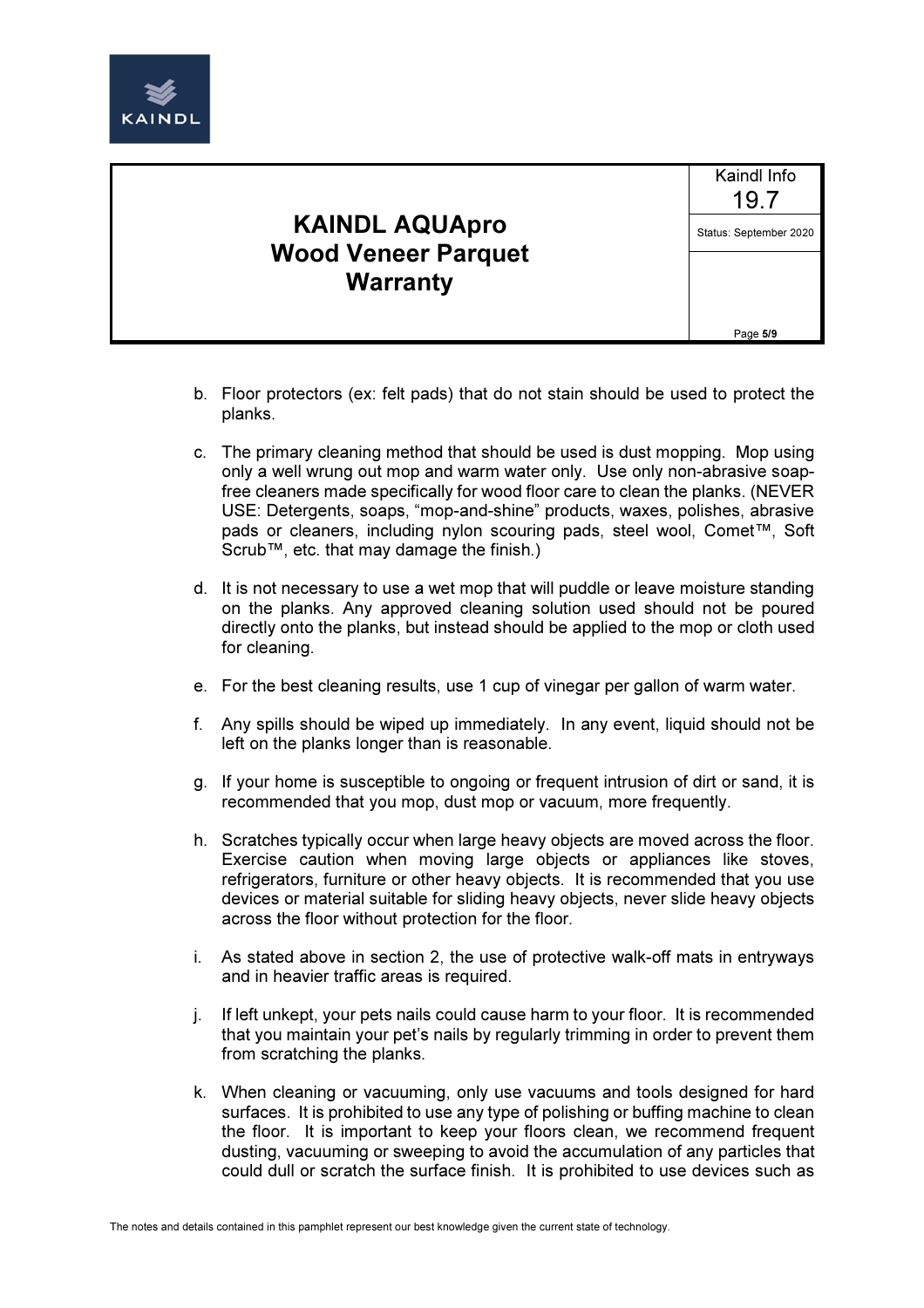

Kaindl Info 19.7 Status: September 2020

Page 6/9

floor scrubbers, steam mops, floor buffers, wet jet mops (like "Swiffer"), or any other similar device or product that could damage the surface of the planks.

#### 5. Warranty Exclusions

This limited warranty does not cover:

- a. conditions or defects caused by installing the floor not in accordance with the Instruction Guide or the installation instructions set forth in this limited warranty, or improper use, care or maintenance, including the failure to follow the Care and Maintenance Instructions.
- b. damage resulting from excessively wet maintenance or from using detergents, abrasive cleaners, soaps, waxes or polishes.
- c. accidents, misuse, or abuse (pet damage is abuse).
- d. Any planks that are installed which contain a visible manufacturing defect.
- e. abnormal wear such as damage from spiked heel shoes, lack of protection from furniture or hard casters, or surface dulling from sand, gravel, abrasive cleaners, or adhesive residue.
- f. Any damage caused by moisture that occur from events outside of every day household spills, this includes but is not limited to standing water or urine, flooding due to mechanical failure or appliance leaking, broken pipes.
- g. damage caused due to use of the planks in any way other than the intended use.
- h. Any gaps in the joints that are due to improper installation, improper use, inadequate care or maintenance.
- i. Any damage caused due to the planks being exposed to excessive or extreme temperatures.
- j. Any damage caused by moisture in the subfloor or coming from underneath the floor. This includes, but is not limited to, damage from hydrostatic pressure underneath the floor or any other condition that results in any kind of moisture coming from underneath the floor.
- k. Any accidents, improper maintenance or damage caused by scratching, heavy impact or the cutting of the planks. Any damage resulting from the use of floor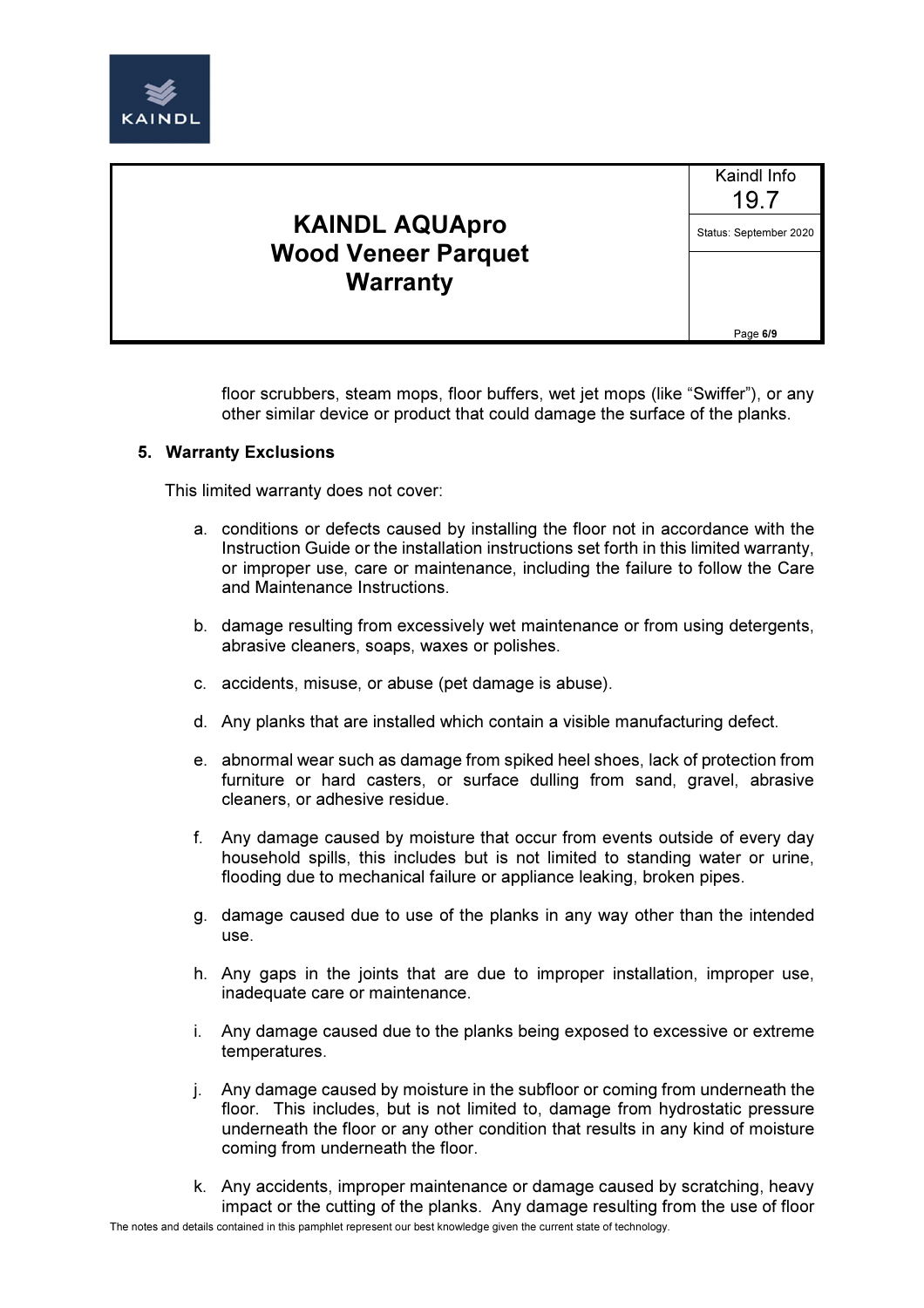

Kaindl Info 19.7 Status: September 2020

Page 7/9

scrubbers, steam or wet jet mops, vacuums with beater bars, or any similar device is not covered under this warranty.

- l. The wearing of the planks under normal use
- m. The skirting or moldings.
- n. Any damage that is due to the shipment, transportation or moving of the product.
- o. Any modifications or the altering of the planks from their original manufactured condition.
- p. Any change in the gloss level or sheen variations from later product additions or repairs.
- q. Appropriate commercial settings (the areas defined under \*\*\*\*) include professional offices and other businesses that require daily wet mopping and/or cleaning with harsh chemicals as well as businesses that do not require machinery or other heavy objects to be placed or moved across the floor. Examples of commercial settings that may be suitable for flooring include legal offices, jewelry stores, art galleries, counseling offices, and gift stores/boutiques. Medical examination rooms, public restrooms and bars/pubs would not be suitable locations for flooring and would be excluded from this warranty.

#### 6. Procedure for filing a Claim

- a. Other than a claim for a manufacturing defect, any claim under this limited warranty must be made by delivering a notice of claim (the "Notice of Claim") within 30 days of the appearance of the defect to the original reseller (with a copy to Kaindl) where the flooring was purchased. The claim should list the detailed reason for the claim, product specifications, model number and must be delivered to the original reseller (with a copy to Kaindl) along with the original purchase and installation documentation. All claims under this warranty must be made prior to the expiration of the warranty period.
- b. Kaindl expressly reserves the right to inspect any alleged defect or have it inspected by its authorized agents, and the right to request photographs, planks for testing, and/or an independent inspection by a certified licensed independent inspector prior to approving any claim.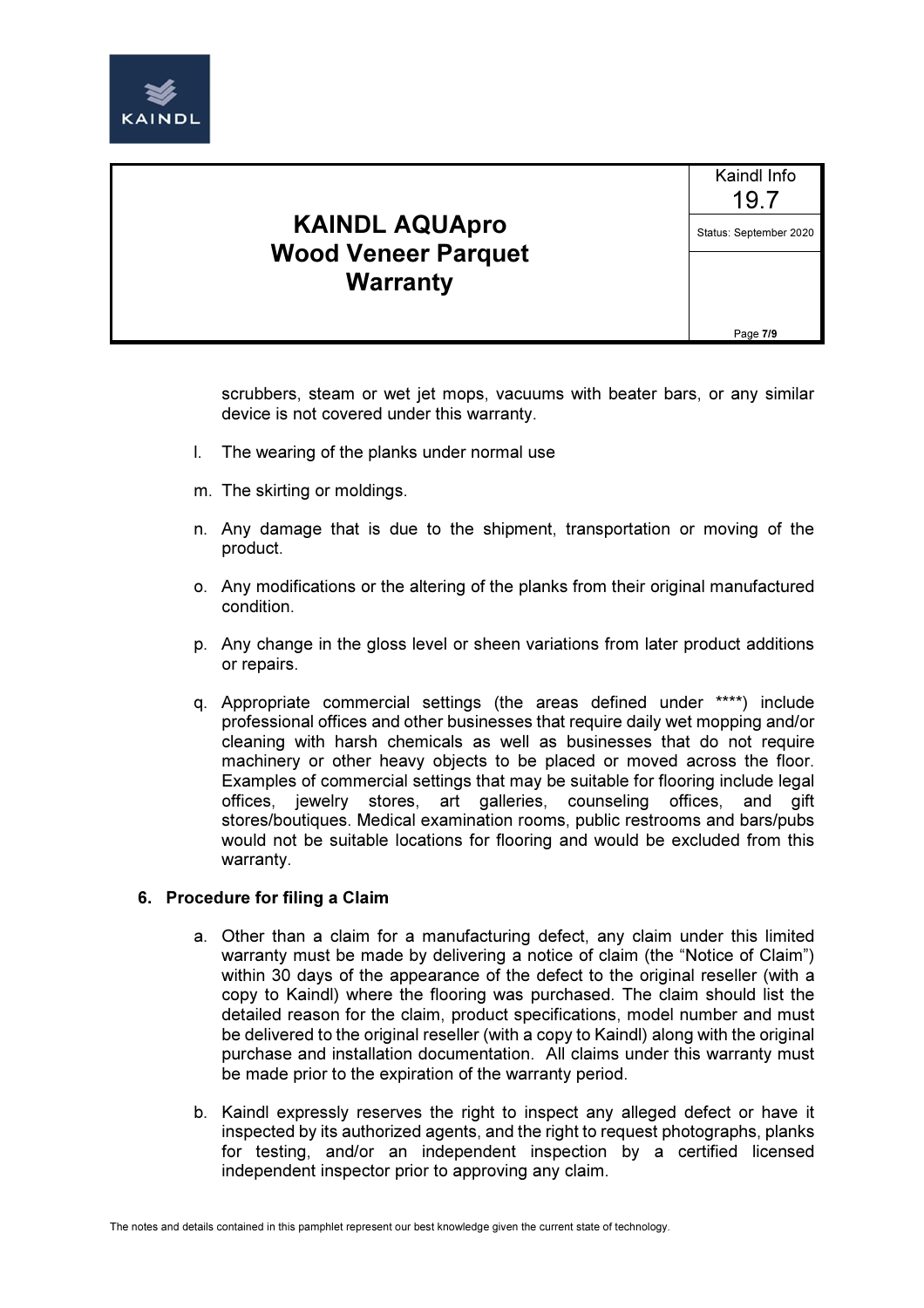

Kaindl Info 19.7 Status: September 2020

Page 8/9

#### 7. Kaindl's Responsibility under this warranty:

- a. If a claim under this warranty is determined justified, Kaindl will repair or replace, at its sole discretion, only the affected flooring planks. Any replacement planks will be provided by the reseller where the original defective planks were purchased.
- b. If, in its sole discretion, Kaindl determines that the repair or replacement of the flooring planks is not reasonably achievable, Kaindl, at its sole discretion, may choose to refund the pro-rated (based on square footage) original purchase price of the affected planks, subject to the following applicable adjustments:

(i) in the residential sector the time value of the AQUApro Wood Veneer Parquet Panels is reduced by 1/4 every five (5) years starting from the new value without sales tax; or

(ii) in the "light" commercial sector the current market value of AQUApro Wood Veneer Parquet Panels is reduced annually by 1/5 starting from the new value without sales tax.

- c. If a claim is made and the exact product is no longer available, Kaindl will replace, at its sole discretion and in accordance to subsection 7(b) above, the affected planks with another Kaindl design of equal value.
- d. Kaindl is not responsible for any labor, materials or other costs associated with the replacement of the affected planks or the installation of repaired or replaced planks; with the exception of the optional refund (if any), provided that, if the affected planks were professionally installed, Kaindl, at its sole discretion, will cover reasonable replacement labor costs for the replacement of Kaindl manufactured planks.
- e. Once a claim is approved, Kaindl will instruct the manner in which to proceed in order to have the affected planks repaired or replaced, the instructions must be completed within ninety (90) days after the claim is approved or all rights are waived under this limited warranty.